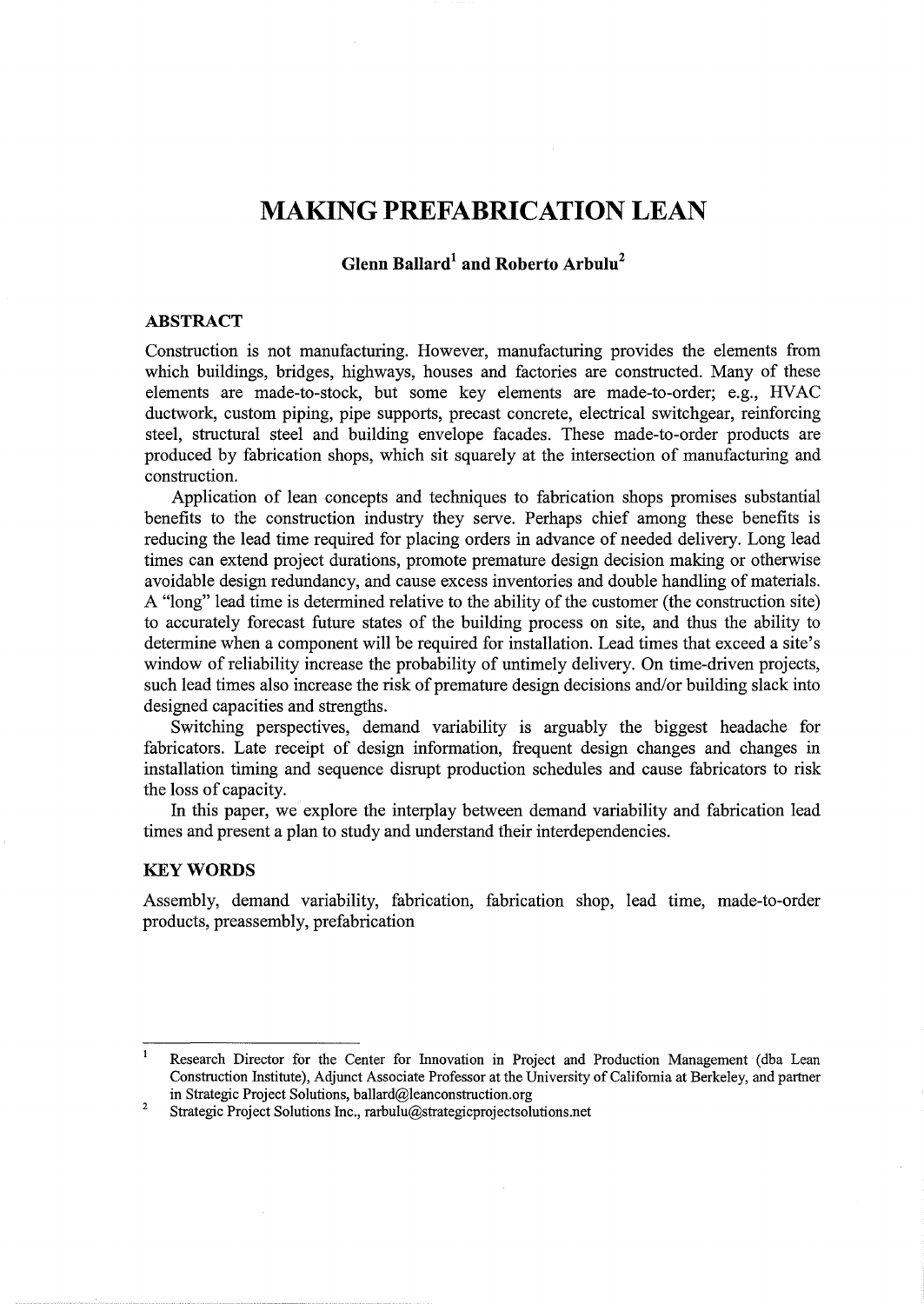# **INTRODUCTION**

Construction is not manufacturing. However, manufacturing provides the elements from which buildings, bridges, highways, houses and factories are constructed. Many of these elements are made-to-stock, but some key elements are made-to-order; e.g., HVAC ductwork, custom piping, pipe supports, precast concrete, electrical switchgear, reinforcing steel, structural steel and building envelope facades. These made-to-order products are produced by fabrication shops, which sit squarely at the intersection of manufacturing and construction.

Application of lean concepts and techniques to fabrication shops promises substantial benefits to the construction industry they serve. Perhaps chief among these benefits is reducing the lead time required for placing orders in advance of needed delivery. Long lead times can extend project durations, promote premature design decision making or otherwise avoidable design redundancy, and cause excess inventories and double handling of materials. A "long" lead time is determined relative to the ability of the customer (the construction site) to accurately forecast future states of the building process on site, and thus the ability to determine when a component will be required for installation. Lead times that exceed a site's window of reliability increase the probability of untimely delivery. On time-driven projects, such lead times also increase the risk of premature design decisions and/or building slack into designed capacities and strengths.

Switching perspectives, demand variability is arguably the biggest headache for fabricators. Late receipt of design information, frequent design changes and changes in installation timing and sequence disrupt production schedules and cause fabricators to risk the loss of capacity.

*The ability to measure, understand and manage variability is critical to effective project management* (a paraphrase of Hopp and Spearman, 2000). Variability comes in many forms and types, of which demand variability is one, and can be understood for our purposes as changes in requests after commitments have been made.<sup>3</sup> The specific application in which we are interested here is orders placed with fabricators that are subsequently changed either as regards the timing or sequence of deliveries or as regards the design of the product to be fabricated. Such changes are disruptive to the fabrication and delivery process. Fabricators attempt to protect themselves from these disruptions through a variety of means, including longer lead times and double booking of capacity.<sup>4</sup> Unfortunately, these preventive measures tend to deteriorate total production system performance.

Contracts are a contributor to the problem. Constructors rarely buy shop capacity, the use of shop resources, as opposed to buying products. Consequently the risk of capacity loss is borne by fabricators, who attempt to manage that risk by increasing lead times and double

Another type of demand variability is simply changes from forecasts or estimates.

<sup>4</sup>  "When the lead times exceed the site's window of reliability (which is most of the time) another result is that the fabricators not only design prematurely but also fabricate to build up stocks from which they can then supply just-in-time'. This is almost universal practice for US precast plants- they commonly produce up to 80% of a job before erection begins. The costs then include storage, cleaning, double-handling, and even repair." (Rafael Sacks, personal communication to the authors, April 2004.) See also Sacks, et al., 2003.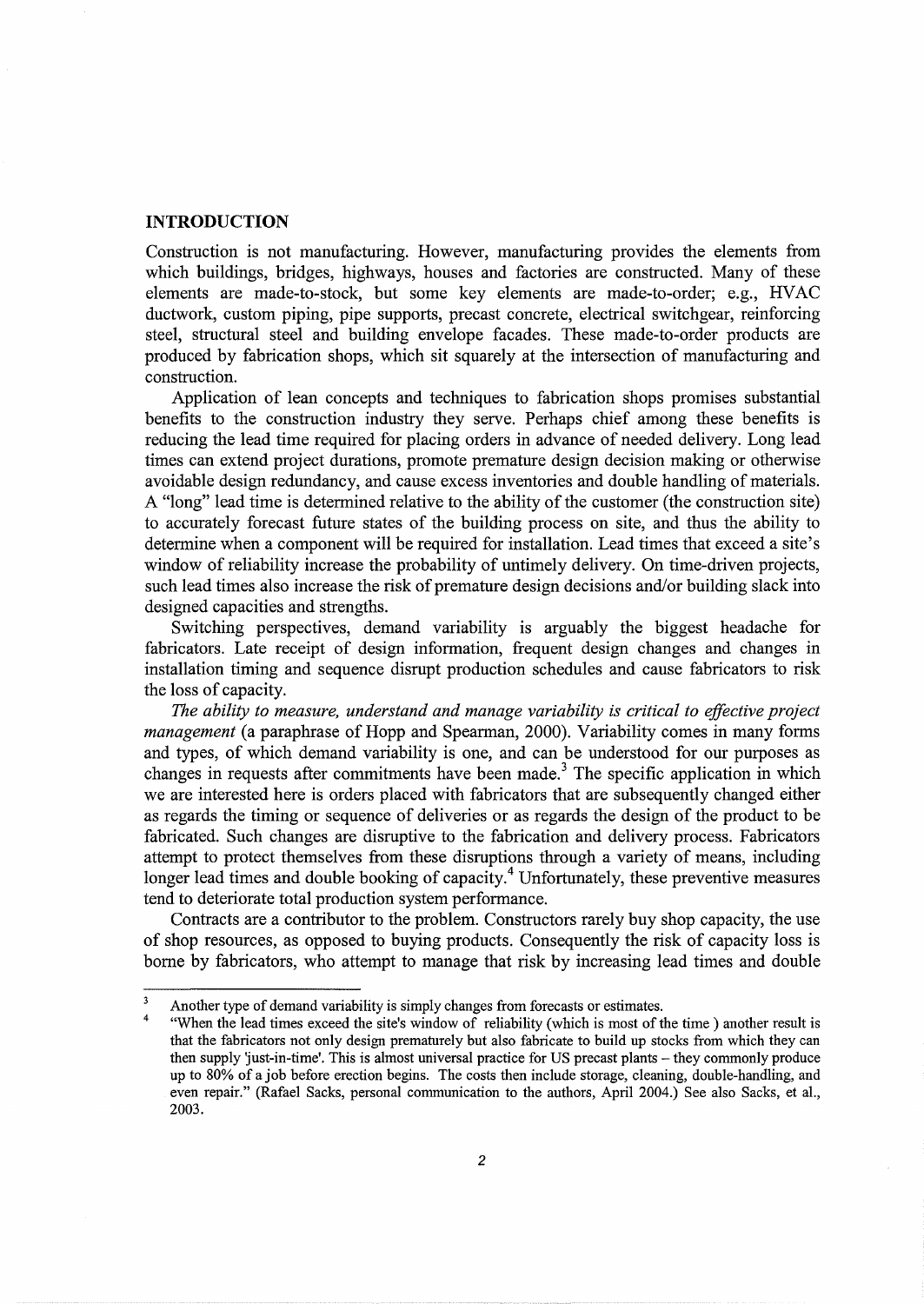booking. Mass production thinking is frequently promoted by contractual terms of payment, which reward long production runs and early delivery.<sup>5</sup>

One key relationship between demand variability and lead time has previously been identified. According to Ballard et al. (2003), the lead time for acquiring specific products or services is long or short relative to the requestor's window of reliability. If a contractor can accurately predict one week in advance ( ... has a one week window of reliability) when a fabricated product will be installed, lead times greater than a week increase the risk that the product will be delivered earlier or later than needed. To further eliminate the waste involved in idle inventories, double handling of materials, and workers waiting on work, the industry must both increase work flow reliability and reduce supplier lead times, so that more products and services can be pulled to the site when needed.

This paper presents the framework and plan for research into the interdependencies between demand variability and fabricator lead time. An initial section is devoted to the definition of terms, followed by sections on drivers of fabricator lead time and drivers of demand variability. A case study is then presented in summary form to ground the definitions and concepts in reality, and is followed by a section stating conclusions and the plan for future research.

# **DEFINITION OF TERMS**

This section is devoted to explaining how we are using the following key terms: assemble, fabricate, make, manufacture, preassemble, produce, prefabricate, prefabrication (premake).

Following the lean construction tradition (Ballard, et al., 2003), we understand "production" to encompass both designing and making. The focus of this paper and this discussion of terminology is on 'making' and its associated and component terms, with making always understood in its connection to designing.

In ordinary speech, "fabricate" suggests providing materials with desired properties such as shape, density, tensile strength, etc. "Assemble" signifies joining together. Consequently, it is natural to understand fabrication as providing the elements which are to be assembled together (recognizing, of course, that there may be an indefinite number of subassembly layers).



Figure 1: Types of 'making'

 $\overline{5}$ "Again, this is the case in practice in precast concrete. Most clients demand early production so that they can confirm quality and supply before erection, and are willing to pay for it. The contracts usually include 75-80% payment on production (and the rest after erection)." (Rafael Sacks, personal communication to the authors, April2004). See also Sacks, et al., 2003.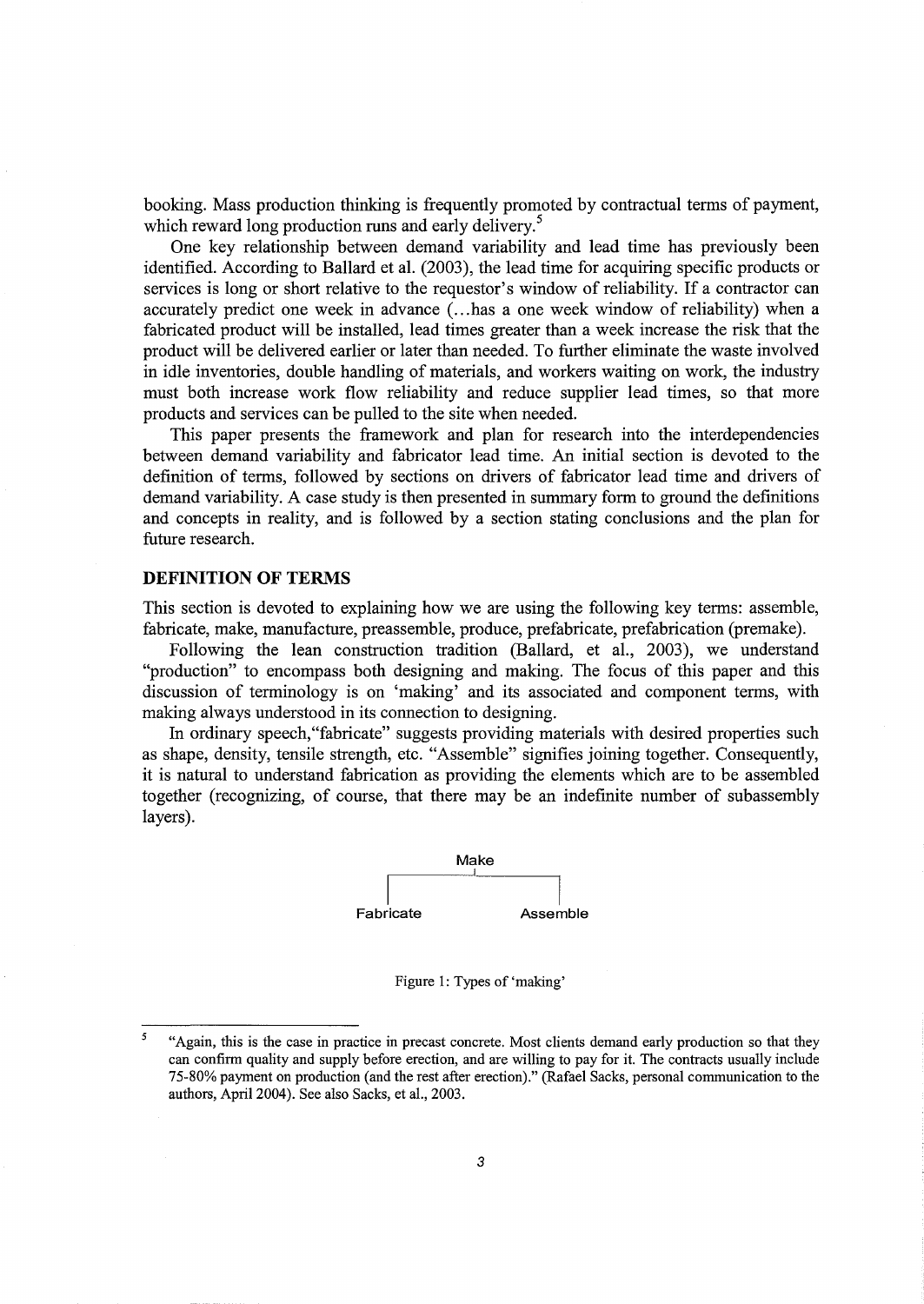"Preassemble" and "prefabricate" place these activities before some reference point in time, which in construction is typically site installation. "Manufacturing" suggests factory production, which is usually, though not always<sup>6</sup>, dedicated to making multiple copies of a design already existing, and includes both fabrication and assembly. "Making" also covers both fabrication and assembly, but is not restricted to factory production.

We use the terms largely in their ordinary meanings:

- Fabricate: to provide materials with desired properties such as dimensions, density, tensile strength, conductivity, etc., by means of molding, cutting, heating, mixing, separating, etc.
- Assemble: to join materials together by bolting, welding, glueing, nailing, etc.<sup>7</sup>
- Make: to bring a material object into being by fabricating and/or assembling.
- Prefabricate: to fabricate all or part of an object in some place other than its final position.
- Preassemble: to assemble all or part of an object in some place other than its final position.

Along with the above, a term is needed that encompasses prefabrication and preassembly. Given the previous definitions, the needed term would seem to be "premake" and its companion "premaking", but these terms are not in common use and no unique term exists with this meaning. "Premanufacturing" suggests factory production, which is too narrow, given that effective prefabrication and preassembly can occur on site; for example, preassembly of structural steel frames on the ground rather than in situ, or prefabrication of concrete in mobile hatchers. Gibbs' term "off site fabrication" does not work for that same reason (Gibbs, 1999). The best existing term seems to be "prefabrication", which is often used to indicate making something in advance of some temporal reference point. One example is the expression "prefabricated piping", used to refer to the production of pipe spools prior to final assembly on site. Piping 'prefabrication' is a combination of fabrication (cutting straight run pipe to length, shaping a trunnion to fit to the curvature of the pipe) and assembly of previously fabricated components (pipe, fittings, flanges, valves, in-line instruments). Obviously, there is potential for ambiguity given the distinction between fabrication and assembly, but the difficulty of getting a new term accepted persuades us to run that risk and so add "prefabrication" to our list as follows:

Prefabrication (premaking): making all or part of an object in some place other than its final position $8$ .

 $\epsilon$ For a counter instance, see Wortmann, et al., 1997.

<sup>7</sup>  Note that 'assembly' is a mechanical concept, referring to the linking together of components structurally rather than chemically.

 $\bf 8$ Note that in the case of all 'pre' terms, the 'place' can be either on site or off site.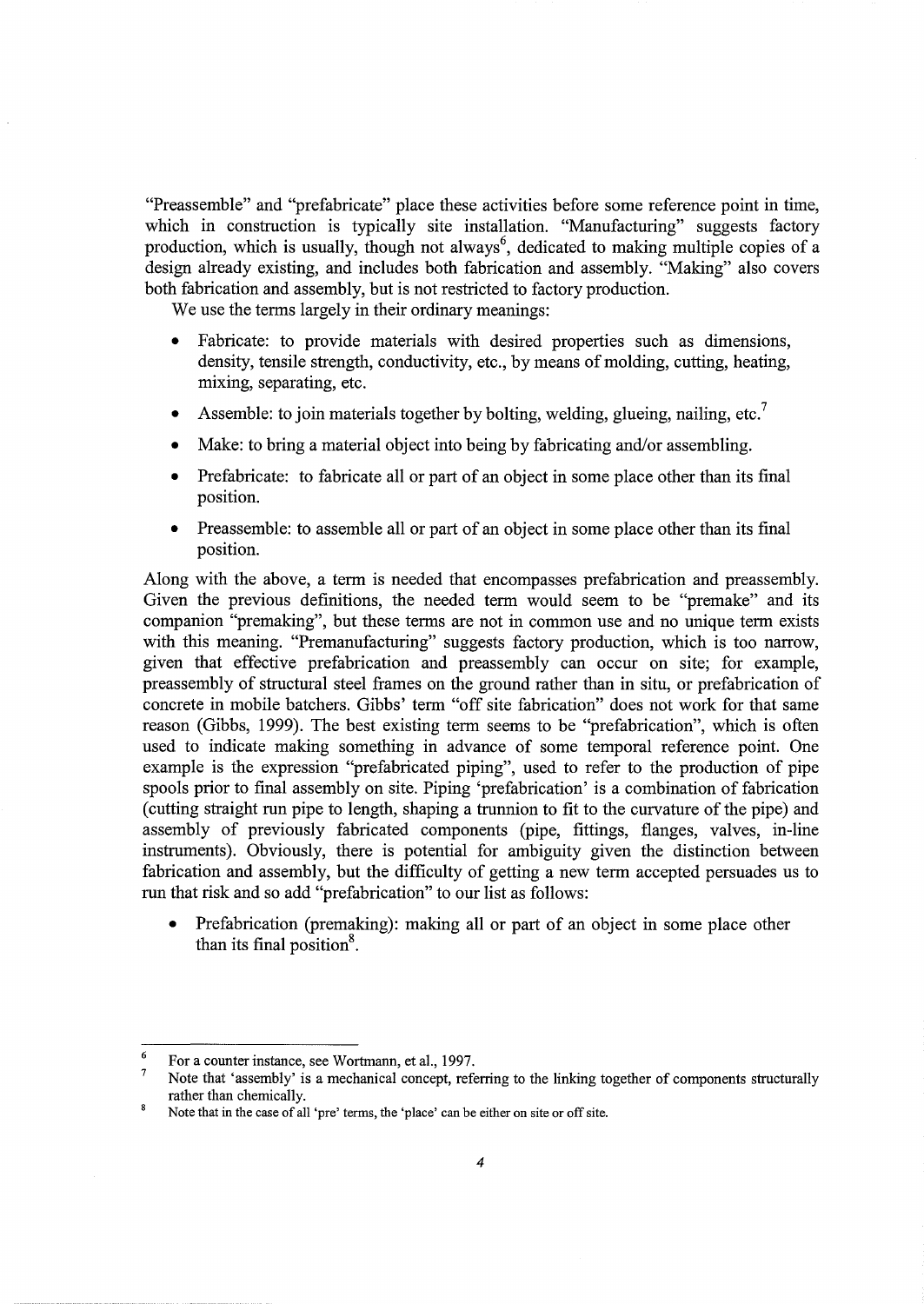#### **DRIVERS OF PREFABRICATION LEAD TIME**

Fabrication lead times are specified in the amount of time before initial delivery of product a customer order must be placed; in other words, the amount of time between acceptance of an order by the fabricator and the beginning of product deliveries to the customer.

Fabrication lead times (FLT) are the sum of shop drawing production and review time  $(SDT)$  + procurement time (PT) + fabrication time (FT) + preassembly time (AT) + delivery time  $(DT)$  + allowance for changes  $(AC)^9$ . Delivery, cycle, procurement and shop drawing times typically include a safety margin intended to accomodate variability around the average durations of each of these process steps. Backlogs of work orders can extend this lead time.

 $FLT = SDT + PT + FT + AT + DT + AC<sup>10</sup>$  Equation 1

The first phase of the research will be devoted to quantifying these components. Our hypothesis is that 'allowance for changes' is the largest component, or can be made the largest component by applying lean techniques to reduction of fabrication cycle time. Some support for that hypothesis was found during a Lean Construction Institute visit to Trane's modular air handling unit (AHU) factory in Lexington, Kentucky in 1998. Trane's factory managers explained that they had reduced the manufacturing cycle time for a modular AHU to 5 days, but still required 6 weeks order lead time because they expected, based on their experience, 3 changes to every order. We did not think at that time to inquire how those changes were divided between product design and process design (installation sequence or timing).

Production theory and the authors' experience suggest that fabrication lead times can be reduced in each of the above components by actions such as those shown in Table 1.

| Lead time component          | <b>Improvement opportunity</b>                                              |
|------------------------------|-----------------------------------------------------------------------------|
| <b>Fabrication Lead Time</b> | Reduce the batch size of releases (transfer batch) to the fabricator        |
|                              | Make detailed engineering the first step in 'making'; i.e., pull from       |
|                              | Installation                                                                |
| Delivery time                | Avoid breakdowns by preventive maintenance of equipment                     |
|                              | Deliver to staging area in off-hours to avoid traffic congestion and assure |
|                              | availability at target delivery time                                        |
| Assembly cycle time          | Design and manage tolerances to avoid the necessity of physical joining of  |
|                              | assemblies to assure fit                                                    |
| Fabrication cycle time       | Reduce setup times and thence process batch sizes <sup>11</sup>             |
|                              | Design for fabrication and assembly                                         |
| Procurement time             | Standardize parts; reduce part count                                        |
|                              | Reduce matching problem <sup>12</sup> by restructuring supply chains        |

Table 1: Opportunities for reducing fabrication lead times

<sup>9</sup> Allowance for changes should be recognized as a separate category in order to avoid concealing allowances in the other components.<br><sup>10</sup> With the addition of allowances for variability around averages:

FLT =  $DT + DT_s + AT + AT_s + FT + FT_s + PT_s + PT_s + SDT + SDT_s + AC$  equation 2<br><sup>11</sup> The less time it takes to change from making one type of product to another, the less reason to increase the size of production runs to reduce the changeover (aka, setup) time as a percentage of total time.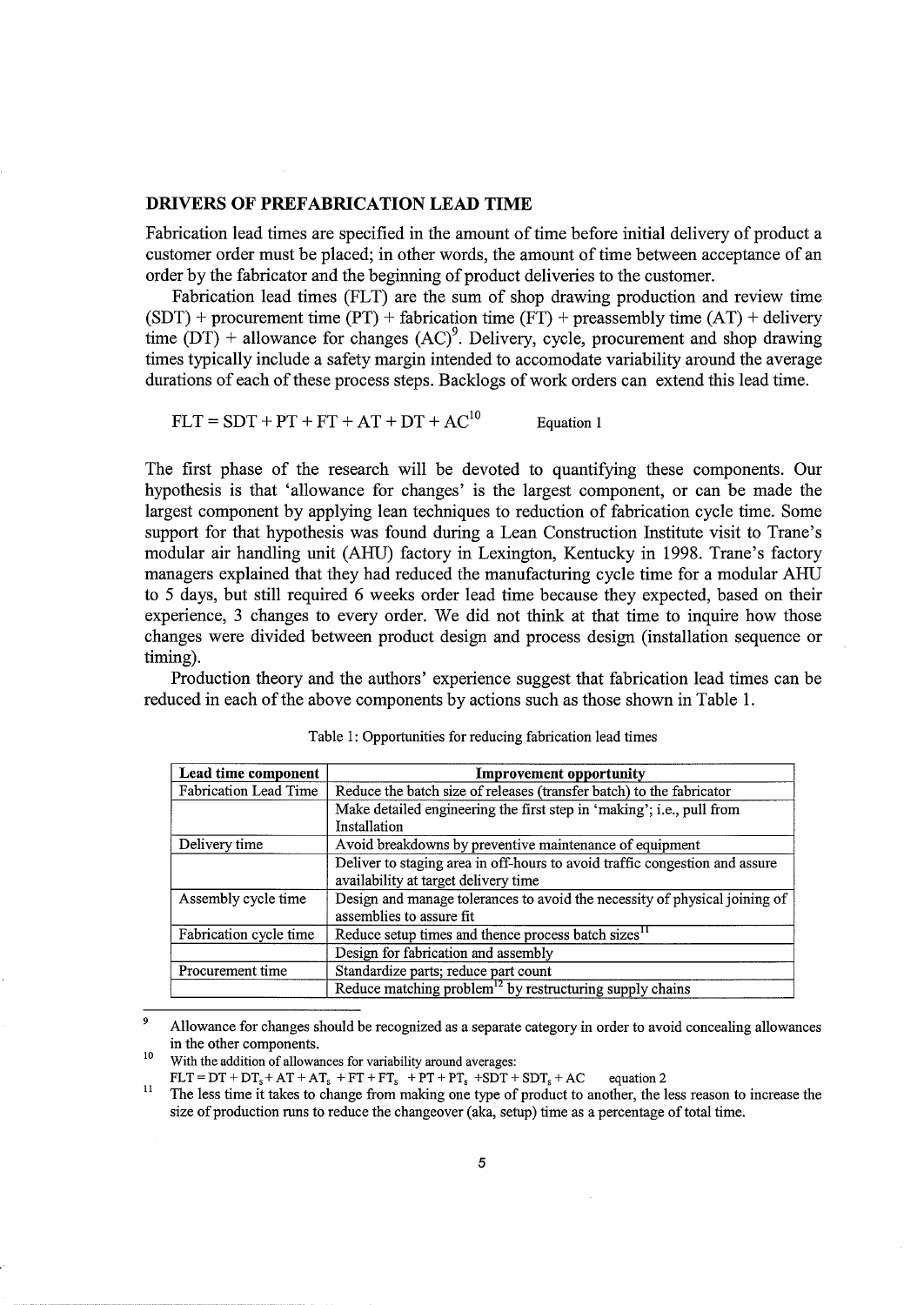| Shop drawing time     | Integrate detailing into design production, thus eliminating separate<br>production and review of shop drawings <sup>13</sup>                                                                                      |
|-----------------------|--------------------------------------------------------------------------------------------------------------------------------------------------------------------------------------------------------------------|
| Allowance for changes | Reduce the risk of changes in product design by reducing<br>fabrication lead times                                                                                                                                 |
|                       | Reduce the risk of changes in product design by making<br>design decisions at the last responsible moment                                                                                                          |
|                       | Reduce the risk of changes in installation timing or sequence through<br>implementation of the Last Planner system by the installer                                                                                |
|                       | Shift the risk of demand variability to the the party best able to control it;<br>i.e., the installer. This can be done by having the installer purchase shop<br>capacity rather than products from the fabricator |

## **DRIVERS OF DEMAND VARIABILITY**

But, the reader may be thinking, is demand variability really so great? And even if it is, aren't stores of completed products just the solution needed?

Lacking quantitative data at this early point in the research, we must rely on the testimony of industry practitioners, who report that changes in orders placed with fabricators are common and frequent. What are the drivers of these changes and what can be done to reduce the frequency and impact of changes? Those are questions to be answered more definitively in the future research, but we can perhaps usefully speculate here regarding these matters.

Work flow variability measurements from implementations of the Last Planner system of production control commonly reveal percent plan complete figures ranging from 30% to 70%, meaning that 70% to 30% of tasks committed to being completed in a plan period were not completed (Ballard and Howell, 1998). The authors have also frequently observed design squads and construction crews do work out of optimum sequence in an effort to avoid loss of capacity or in an effort to maintain scheduled progress-a practice known in the industry as 'chasing work'. It has been noted by Kim and Ballard (2000) that the use of earned value as a measure of progress invites working out of sequence (chasing work) because it does not attribute any value to the sequence in which work is completed.

Consequently, one type of change in orders placed with fabricators is expected to concern the timing and sequence of deliveries, and are hypothesized to be driven by changes in the timing and sequence of site installation activities.

Another type of change in orders placed with fabricators is expected to concern the product itself, and is hypothesized to be driven by design changes; i.e., changes in the geometry or composition of the fabricated products. The authors also expect to find that design changes themselves are driven in part by the time pressure on designers, which tends to increase as installers demand ever earlier delivery of fabricated products. The

<sup>&</sup>lt;sup>12</sup> The probability of on-time delivery of n parts to a station in a supply chain is the product of the probability of on-time delivery for each of the parts. For example, if there are three parts, with A's probability at 99%, B's at 95% and C's at 97%, the probability of on-time delivery of ABC = .99  $*$  .95  $*$  .97 = 91%.

<sup>&</sup>lt;sup>13</sup> See PCSC (2003) for an initiative led by Chuck Eastman at Georgia Tech to develop a bespoke 3D modeling program for a consortium of precast concrete fabricators in response to finding that engineering (shop drawing production) was the largest contributor to lead time (they did not isolate an Allowance for Changes).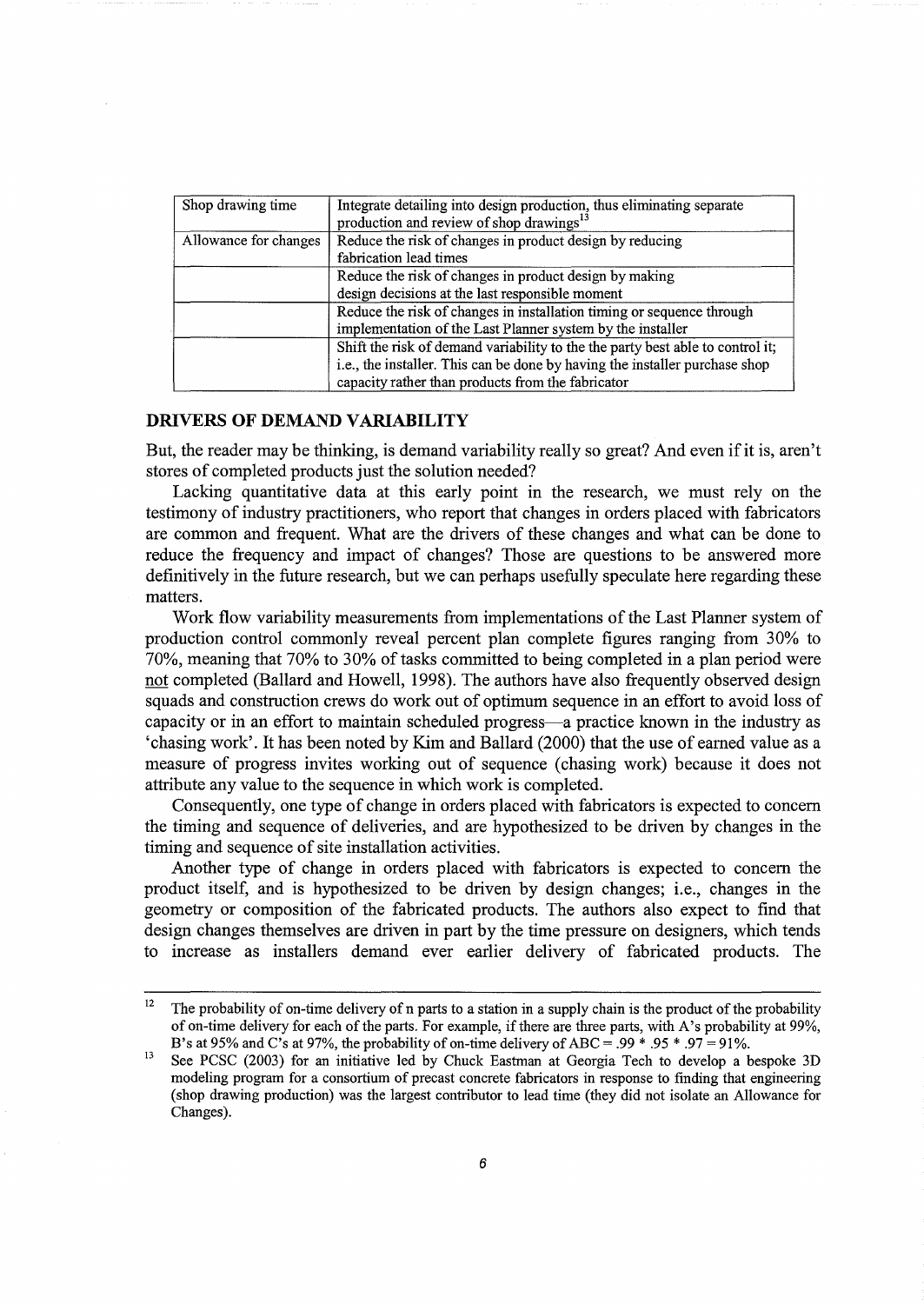interdependence between these drivers is apparently quite complex. See Figure 2 for time our attempt to display that interdependence.

Starting at the top, we suppose that the contractor's production control practices are characterized by low PPC and chasing work. This drives changes in the installation rate or sequence, which drives changes in the required delivery date for fabricated products and also increases the amount of fabricated products in the contractor's inventory buffer because some products will have to wait to be installed after they are delivered. If delivery dates are changed, that will cause the fabricator to increase his lead time in an effort to protect himself. That increased lead time will cut into the time available for design, which will tend to increase the probability of later design changes, which in tum will further drive changes in installation rate or sequence. Design changes will also have a greater negative impact, the greater the amount of fabricated products already made. Fear of this consequence tends to cause contractors to order even earlier, which further increases the frequency of changes in installation rate or sequence and directly increases the amount of fabricated products in the contractor's inventory buffer. This can also occur as a consequence of payment terms, when fabricators are paid upon delivery.

Supposing for the moment that the causal relationships illustrated in the diagram are real, we see that contractors tend to cause the opposite of what they intend. They chase work in an attempt to stay on schedule or accelerate, but the consequences are slower,



Figure 2: Interdependence of demand variability and fabrication lead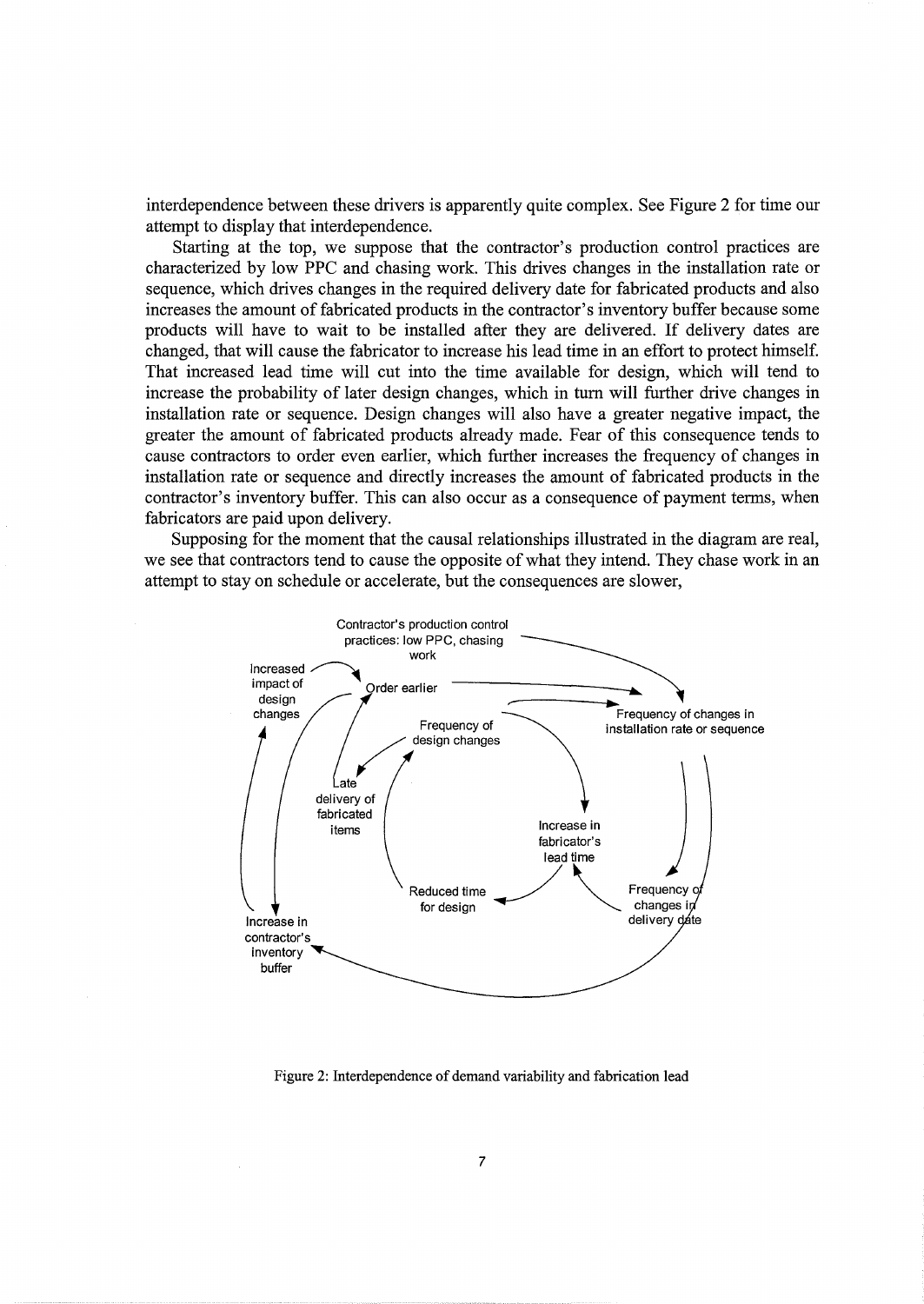more costly projects. It does not seem likely that contractors would deliberately reduce the amount of time available for design if they understood that doing so increases the frequency of design changes. The problem is that the interdependencies are not understood; in part because they are complicated, involve multiple parties, and result from actions across multiple projects. For example, frequent changes by contractors in fabrication orders cause fabricators to increase their lead time, which in turn robs designers of time to do their job properly, which increases the frequency of changes in fabrication orders.

Breaking out of this vicious cycle will require joint action by the major players, since no one party controls the entire system.

# **CASE STUDY IN MODULE FABRICATION**

In December, 2003 the authors did a study, unpublished, of the off site fabrication and assembly of mechanical-electrical modules. The study was done just prior to the start of fabrication. An example of the type of modules studied is shown in Figure 2. The material and information flow diagram of the module production system is shown in Figure 3.

The modules were designed and installed by a contractor responsible for engineering, procurement and installation, referred to here as the EPC Contractor. The Fabricator was awarded a contract to do detailed engineering, to fabricate and to deliver modules to the installation site. Coordination of fabrication and installation was to be achieved by means of a periodically updated schedule and by means of module releases. Modules were to be released by building zone and module type two months ahead of scheduled start of module installation. Each module was sized to what could be hauled by truck and trailer across public roads without special permit. Modules were of different types, all mounting mechanical and electrical equipment, wiring and piping on light steel frames, with the mounted items designed to be coupled together in final position.



Figure 3: Mechanical-Electrical modules (Pasquire and Connolly, 2002)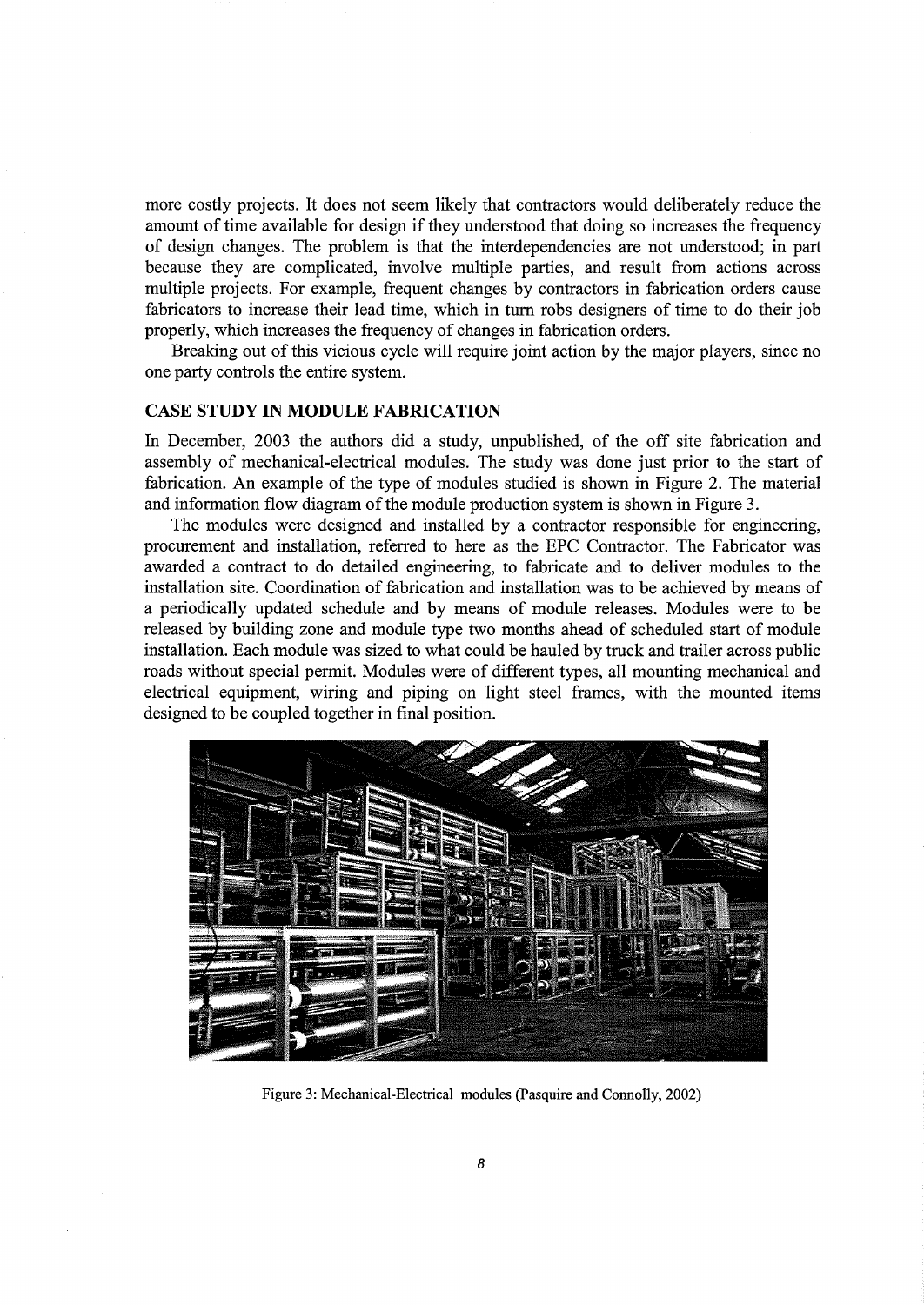Engineering and detailing were expected to take 5 weeks. The EPC Contractor held contracts with the suppliers of all components and materials with the exception of the steel components used to build the module frame, the contract for which was held by the Fabricator. The Fabricator ordered made-to-stock components (from the steel component supplier directly and otherwise through the EPC Contractor) weekly, and ordered made-to-order components by zone release, the first of which was to contain 13 modules. Lead times for materials and components were not determined, but made-to-order products often take 2-6 weeks or more, which would add considerably to procurement time and would make matching more difficult, and hence increase the probability of longer fabrication durations. Lacking actual data, we assume 1 week Procurement Time for all materials and components.

The Fabricator planned to fabricate all items in a zone release prior to starting module assembly. Fabrication was expected to take approximately 6 weeks, plus 1 week for galvanizing the steel members, then two weeks for module assembly. All of these durations appear to have included contingency, but that was not specified quantitatively. Module assembly was increased in duration by the need to physically build two modules together to assure fit, after which one was to be shipped and the other remain behind for the next fit. Consequently, two modules rather than one were in assembly at any point in time, increasing assembly duration from one week to two.

Delivery was to be made in two stages: first to a staging area near the site, where the plan was to maintain 3 modules 'just in case', then another 2 modules on site, including the module in process of being installed. Deliveries of specified modules to the staging area were to be done only when requested by the EPC Contractor. Similarly, deliveries from staging area to Site were to be done only when requested by the EPC Contractor. The transit time from Fabricator to Site was one day, so Delivery Time amounted to 5 days<sup>14</sup>. No explicit provision was made either for variability around average durations or for Allowance for Changes, although the specified process durations very likely include such allowances.

Substituting values in Equation 1 yields a value for Fabrication Lead Time of 16 weeks<sup>15</sup>:

## $FLT<sub>MEP Modules</sub> = 5 weeks (SDT) + 1 week (PT) + 7 weeks (FT) + 2 weeks (AT) + 1 week(DT) + 0(AC)$  $= 16$  weeks.

Given this production system design, how will the system behave? From the causal relationships shown in Figure 2 and he system design shown in Figure 4, we can predict with a very high level of confidence that the buffer of finished goods (completed modules) will fill all available storage space, increasing WIP and reducing flexibility to changes in sequence and timing, with the consequences shown in Figure 2; namely, increased risk of design changes (more completed modules to be impacted by design changes); increased cost for warehousing, handling and maintenance; accelerated owner payments<sup>16</sup> as the Fabricator will

<sup>&</sup>lt;sup>14</sup> These durations, inventories and rules were agreed during the course of the study. The original durations and inventories were larger and rules for pulling modules forward were not explicit.<br><sup>15</sup> If lead times for made-to-order components were greater than one week, the lead time would be increased

by that difference. For example, if the component with the longest lead time was 6 weeks, the total lead time for the system would be 21 weeks, further increasing risk and vulnerability.<br><sup>16</sup> Assuming that fabricators are paid on completion of a module.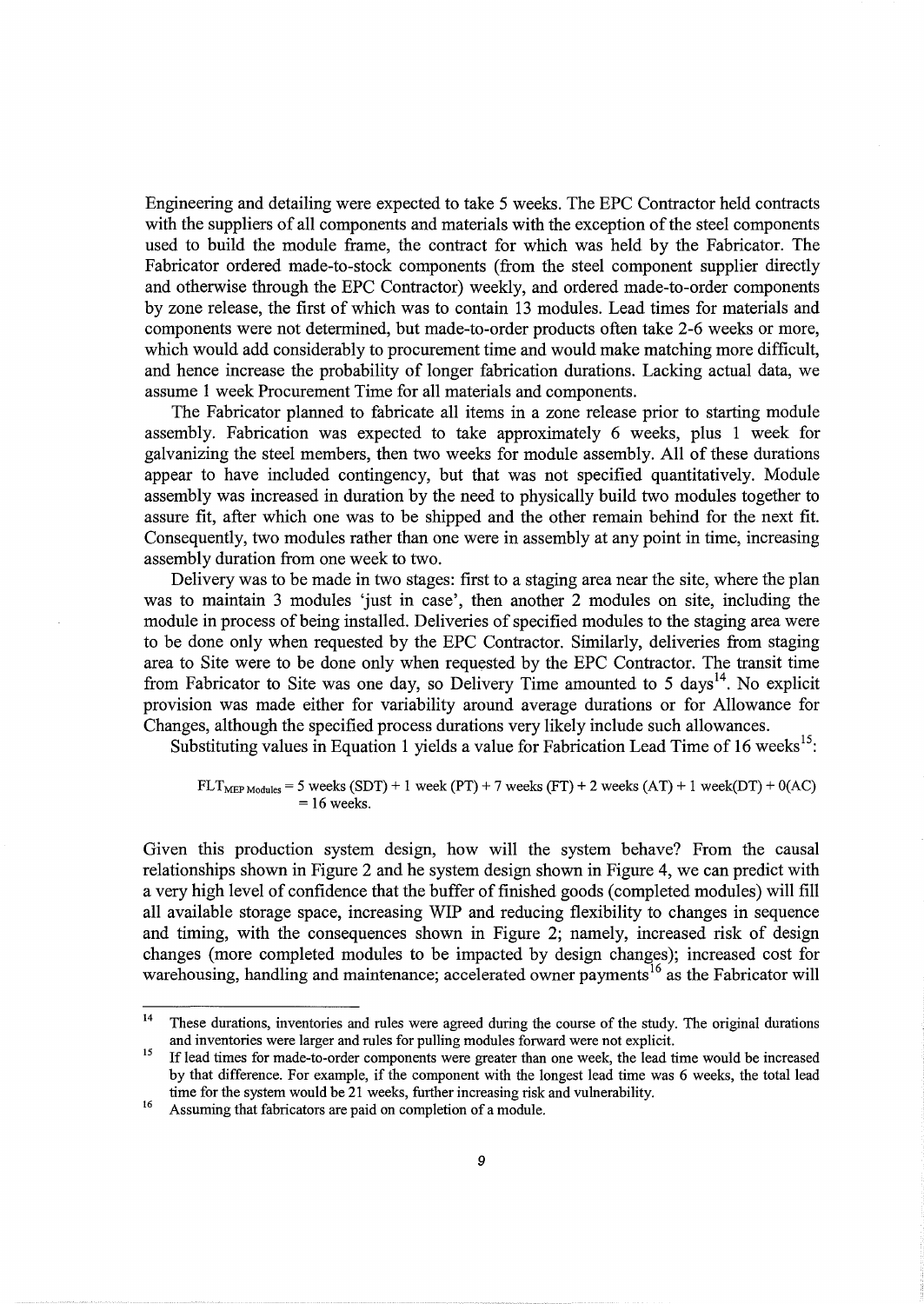naturally want to be paid regardless if the modules can be installed; lower on-time delivery rates and/or increased cost from the Fabricator starting and stopping work in attempting to keep step with site changes. What could be done to avoid these problems?

## **RECOMMENDATIONS**

The following recommendations were rejected by the EPC Contractor, perhaps influenced by the fact that the risks associated with the production system design were borne entirely by the client and not by the contractor.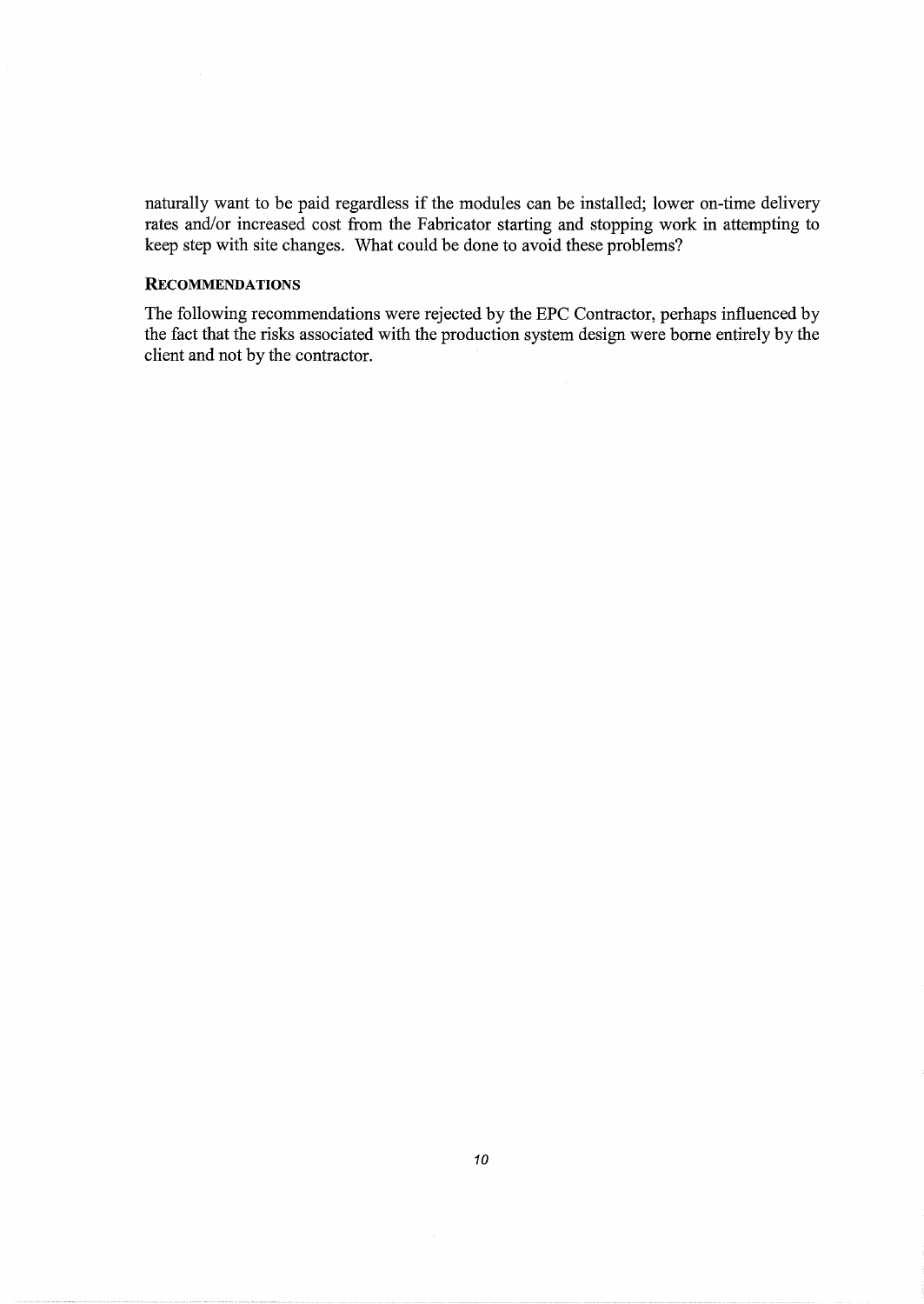

Included in the Proceedings of the 2004 annual conference of the Interuational Group for Lean Construction.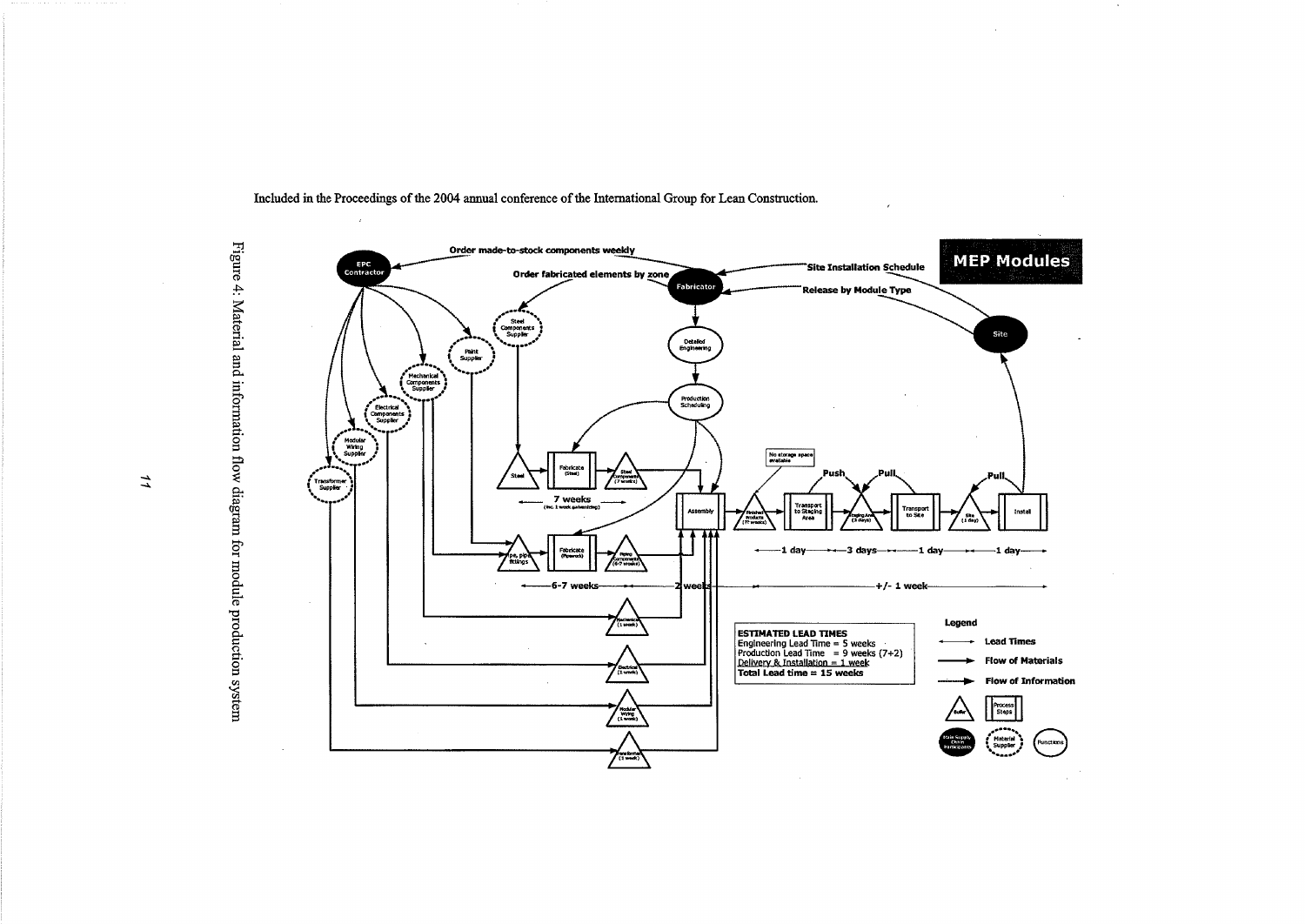- Explore means for reducing variability in site installation rate or sequence, including implementation of the Last Planner system of production control (Ballard  $&$  Howell, 1998).
- Reduce supplier lead times.
- Improve fabricator processes
	- Evaluate the alternative of purchasing fabricator capacity in order to remove the incentive to continue production despite an interruption in site installation
	- Evaluate & recommend plan to use pull mechanisms to coordinate work flow between feeder stations and primary workstations
	- Explore, evaluate & develop means for assuring alignment of modules that does not require physical 'batch' assembly.
	- Explore, evaluate  $\&$  develop the pushing of some subassembly and kitting upstream in the supply chain to reduce the matching problem.
	- Reduce batch sizes of manufacturing releases.
	- Evaluate in more detail the estimated durations for fabrication and assembly.
	- Explore the possibility to fabricate the components and sub-assemblies for one module at a time, (allow batching in fabrication as long as it doesn't interfere with the pace of one piece flow). This could cut fabrication time in half.
- Improve Design/detail Process
	- Expedite design completion to allow sufficient lead time for supply (being mindful of the need to truly complete design).
	- Explore, evaluate & develop means for reducing the probability of design changes and for accommodating design changes.
	- Evaluate practicality of completing detailed engineering as the first step in the manufacturing work stream.
- **Improve Commercial Clarity** 
	- Design and implement a plan to measure the holistic value stream and compare to current commercial model.
	- Generate a risk/opportunity commercial model for implementing some/all of the above.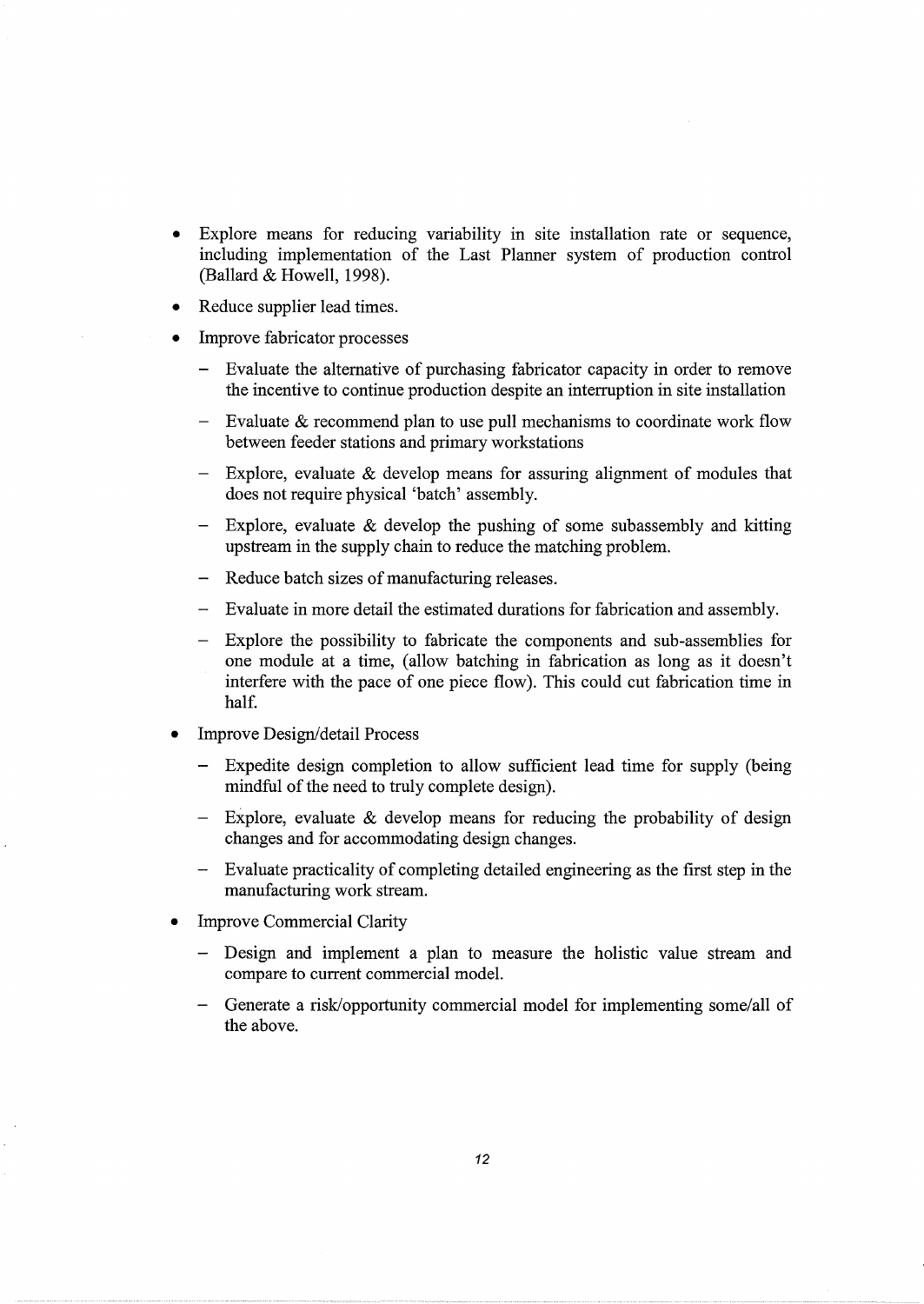#### **CONCLUSION AND FUTURE RESEARCH**

As illustrated in the case study, fabricator lead times tend to be inflated, in part in an attempt to protect the fabricator from demand variability. This inflation amounts to a type of buffer or contingency insuring against the risk of demand variability. We suggest consolidating the 'contingency' provided for demand variability in a separate category from the other components of fabrication lead time so that it can be better managed. This is the strategy advocated by Goldratt regarding schedule contingency (Goldratt, 1997).

Reducing demand variability and fabricator lead times must occur together, and will require collaboration at minimum between installer and fabricator, and for more fundamental improvement, will require collaboration with architects and engineers as well. Owners may play a vital role in demanding performance improvement and requiring the application of lean concepts and techniques.

Research is needed to support this critical industry initiative. Key research questions include:

- 1. Have competent users of the Last Planner system of production control reduced their demand variability? If so, have their fabricators reduced their lead times accordingly, or, if not, could fabricators safely reduce their lead times? Has increasing the contractor's window of reliability enabled them to pull more products to installation dates? What can be done to further reduce work flow variability, and hence demand variability?
- 2. What are the lead times for various fabricated products; e.g., switchgear, HV AC ductwork, rebar preassemblies, precast concrete, pipe spools, pipe supports, cladding, air handling units, chillers, pumps? What can be done to reduce those lead times without reducing demand variability?<sup>17</sup>
- 3. What allowance for change should fabricators include in their lead times for a given level of demand variability on the part of their customers?
- 4. What competitive advantage is provided to client, contractor and fabricator by the combined effect of reducing demand variability and reducing fabricator lead times?

A study of work flow reliability is dedicated to question 1 above. Descriptive research is underway to determine the extent to which work flow variability has been reduced through applications of current best practice in production control. Experimental research will follow to develop methods and tools for going beyond best practice. The researchers hypothesize that further improvement will require a combination of learning from plan failures and better lookahead planning; specifically more detailed planning of operations in order to anticipate tasks that need to be made ready.

A second research project on fabricator lead times is now in the planning stage. The authors propose to collect data on question 2 through a survey, followed by value stream mapping of the fabrication processes for key products that have not yet been mapped, and experimental restructuring of value stream maps to reduce lead times.

A third research project will be devoted to answering question 3—providing a method for quantifying allowance for change in fabricator lead times. This project will bring together the

<sup>&</sup>lt;sup>17</sup> A number of researchers have been active in this area. See Arbulu 2002 and Elfving 2003 for two of the most comprehensive studies of lead time for fabricated products.